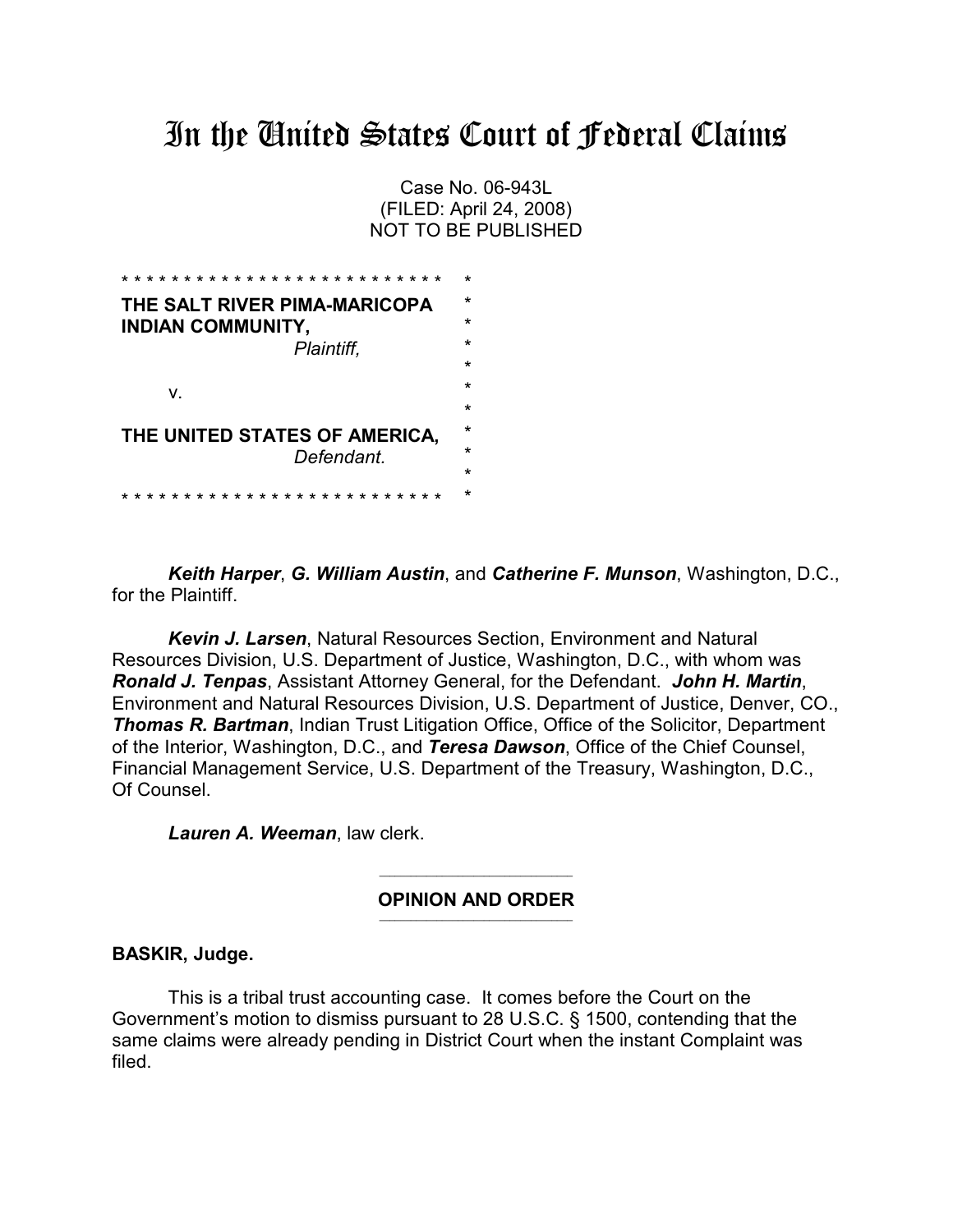Having reviewed the parties' initial and supplemental briefs and weighed the documentary evidence and testimony presented by the parties, we find that the claims set forth in the Plaintiff's District Court Complaint were not pending for purposes of § 1500 when the instant Complaint was filed. **We therefore DENY the Government's motion to dismiss.**

### **BACKGROUND**

#### **I. Introduction**

On Friday, December 29, 2006, the Salt River Pima-Maricopa Indian Community (the Plaintiff or Salt River), a federally recognized Indian Tribe, commenced two actions in federal courts in Washington, D.C. The Plaintiff filed the instant Complaint (*Salt River* CFC Complaint or CFC Compl.) seeking money damages against the United States for breach of various trust obligations. *Salt River* CFC Compl. ¶ 1. The Plaintiff also filed a Complaint with the United States District Court for the District of Columbia (*Salt River* DC Complaint or DC Compl.) that day. The *Salt River* DC Complaint, which is appended to the Government's motion at Exhibit 1, seeks "redress of breaches of trust by the United States . . . in the management and accounting of trust assets . . . belonging to the [P]laintiff" and seeks to "compel the [United States] to provide a full and complete accounting of all trust assets belonging to the [Plaintiff]." *Salt River* DC Compl. ¶ 1.

On August 23, 2007, the Government filed a motion to dismiss pursuant to the Rules of the Court of Federal Claims (RCFC) 12(b)(1) invoking 28 U.S.C. § 1500. Section 1500 provides:

The United States Court of Federal Claims shall not have jurisdiction of any claim for or in respect to which the plaintiff or his assignee has pending in any other court any suit or process against the United States or any person who, at the time when the cause of action alleged in such suit or process arose, was, in respect thereto, acting or professing to act, directly or indirectly under the authority of the United States.

28 U.S.C. § 1500 (2008) (emphasis added). Determining whether § 1500 applies is a two-step process. First, the Court must examine whether the Plaintiff, when it filed the Complaint with this Court, had "pending in any other court any suit or process against the United States . . . . " *Id*; *Breneman v. United States*, 57 Fed. Cl. 571, 577 n.11 (2003)*.* We will analyze the "pending" issue by deciding the sequence in which the Plaintiff filed the *Salt River* CFC and DC Complaints on December 29, 2006. If we determine that the *Salt River* DC Complaint was filed first, we must then determine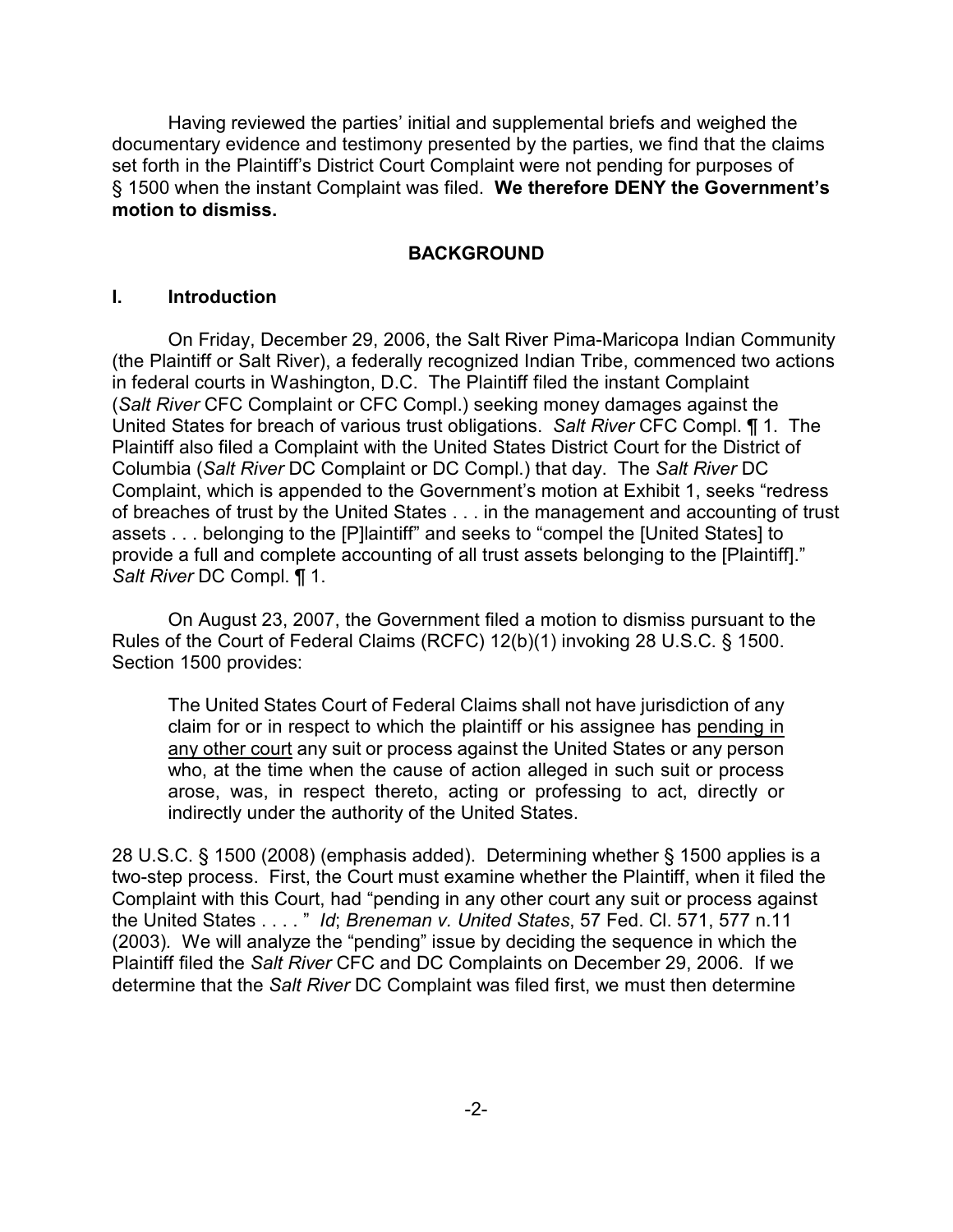whether the "same claims" are presented in both Complaints. *See Loveladies Harbor, Inc. v. United States*, 27 F.3d 1545, 1554 n.23 (Fed. Cir. 1994); *Breneman*, 57 Fed. Cl. at 575. If so, the instant Complaint must be dismissed. However, § 1500 does not apply if the *Salt River* CFC Complaint was filed first or if the claims set forth in the two Complaints are different.

We conclude that the *Salt River* CFC Complaint was filed first. Therefore, § 1500 does not apply and we must deny the Government's motion to dismiss. A comparative analysis of the claims is not necessary. *See Breneman*, 57 Fed. Cl. at 577 n.11; *Hardwick Bros. Co. II v. United States*, 72 F.3d 883, 886 (Fed. Cir. 1995); *cf. Ak-Chin Indian Cmty. v. United States*, 80 Fed. Cl. 305, 2008 U.S. Claims LEXIS 14, at \*29 (2008) (addressing the "same claim" issue after finding that § 1500 did not apply in case it were "to be found that the [C]ourt's factual determination [regarding the applicability of § 1500] was clearly in error").

### **II. Procedural History**

The Government filed its motion to dismiss (Def. Mot.) on August 23, 2007. The Plaintiff filed a response (Pl. Resp.) in opposition on September 13, 2007. The Government's reply to the Plaintiff's response was filed on September 27, 2007. In their briefs, both parties relied on documentary evidence relevant to the sequence of filing of the two *Salt River* Complaints that was produced by the Plaintiff during discovery. These documents are appended to the parties' briefs and include, *inter alia*, responses to the Government's interrogatories regarding the sequence of filing (Def. Mot. Ex. 2); a copy of the DC District Court docket for December 29, 2006, from PACER (Def. Mot. Ex. 3); contemporaneous and subsequent e-mail correspondence between attorneys at Kilpatrick Stockton LLP, Plaintiff's counsel (*E.g.*, Def. Mot. Ex. 4, 7; Pl. Resp. Ex. 3); various affidavits executed by Ms. Alexis Applegate, the Kilpatrick Stockton paralegal who filed both *Salt River* Complaints (Def. Mot. Ex. 5; Pl. Resp. Ex. 1); copies of taxi cab receipts for trips taken by Ms. Applegate to the DC District Court on December 29 (Def. Mot. Ex. 8; Pl. Resp. Ex. 4); copies of the *Salt River* PACER dockets from both the Court of Federal Claims and the DC District Court (Def. Mot. Ex. 11, 12); and copies of the date-stamped cover sheets of the two *Salt River* Complaints (Def. Mot. Ex. 1, 13).

At the outset of this Opinion, it is important to note that neither the Clerk's Office at the Court of Federal Claims nor the Clerk's Office at the DC District Court time-stamps complaints as they are received during business hours. Pl. Resp. Ex. 3 ("[T]here is no time stamp on documents filed during the [C]lerk's [O]ffice business hours, just the date."); Def. Mot. Ex. 13. In addition, Plaintiff's counsel represents three other Indian Tribes in tribal trust accounting cases currently pending against the United States. Def. Mot. at 3. To complicate matters, Ms. Applegate filed a total of seven complaints on behalf of the firm's four tribal clients on December 29, 2006: four with this Court and three with the DC District Court.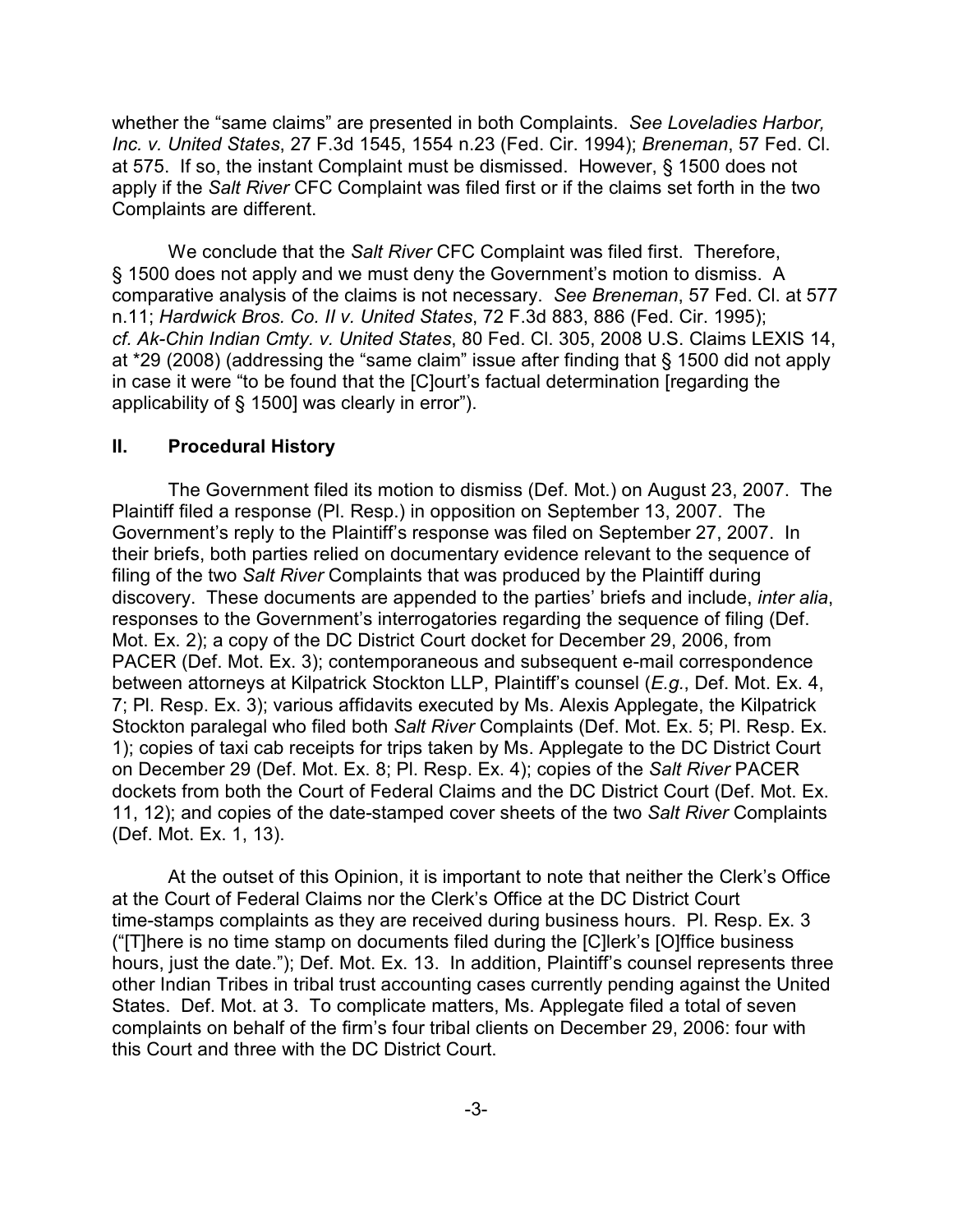Given the number of complaints filed by Ms. Applegate both here and with the DC District Court on December 29, 2006, and the fact that none of the complaints was time-stamped, determining the sequence in which the two *Salt River* Complaints were filed has proven a difficult task. After reviewing the parties' initial briefs, including the appended exhibits, we concluded that live testimony from Ms. Applegate was necessary to resolve the "pending" issue. The Court therefore held an evidentiary hearing on December 10, 2007 (Dec. 10 Hrg. Tr.), during which Ms. Applegate was questioned directly by Plaintiff's counsel and cross-examined by the Government.

Although helpful testimony was elicited from Ms. Applegate during the December 10 evidentiary hearing, certain important questions regarding the procedures for filing complaints with the Court of Federal Claims were left unanswered. We therefore asked Ms. Lisa Reyes, the Chief Deputy Clerk for Operations for the Court of Federal Claims, to provide information about this Court's filing procedures. Ms. Reyes did so in an informal hearing on December 12, 2007 (Dec. 12 Hrg. Tr.). In addition to answering questions from the Bench, Ms. Reyes was questioned by counsel. Much of this hearing focused on the relationship between the six-digit number that appears on filing receipts issued by the CFC Clerk's Office and the order in which the corresponding complaints were filed.

At the close of the December 10 evidentiary hearing, the Court ordered the parties to file supplemental briefs focusing on the "pending" issue. The Plaintiff filed a supplemental brief (Pl. Supp. Br.) on February 14, 2008. The Defendant filed its response (Def. Supp. Br.) on February 28, 2008. The Plaintiff's reply (Pl. Supp. Rep.) was filed on March 6, 2008. Oral argument was not necessary to resolve the Government's motion.

### **III. Related Tribal Trust Accounting Cases**

The instant motion must be resolved based solely on those facts pertinent to the filing of the two *Salt River* Complaints. However, the filing of these two complaints must be placed in context. As indicated above, Plaintiff's counsel represents three other Indian Tribes in their respective tribal trust accounting cases against the United States. Def. Mot. at 3. Ms. Applegate filed four complaints on behalf of those tribal clients with this Court on December 29, 2006. In addition to the *Salt River* CFC Complaint, Ms. Applegate filed complaints styled *Ak-Chin Indian Community v. United States*, No. 06-932L; *Passamaquoddy Tribe v. United States*, No. 06-942L; and *Tohono O'odham Nation v. United States*, No. 06-944L. Pl. Resp. at 4.

Ms. Applegate also filed three complaints on behalf of the firm's tribal clients with the DC District Court on December 29, 2006. In addition to the *Salt River* DC Complaint, Ms. Applegate filed complaints styled *Ak-Chin Indian Community v.*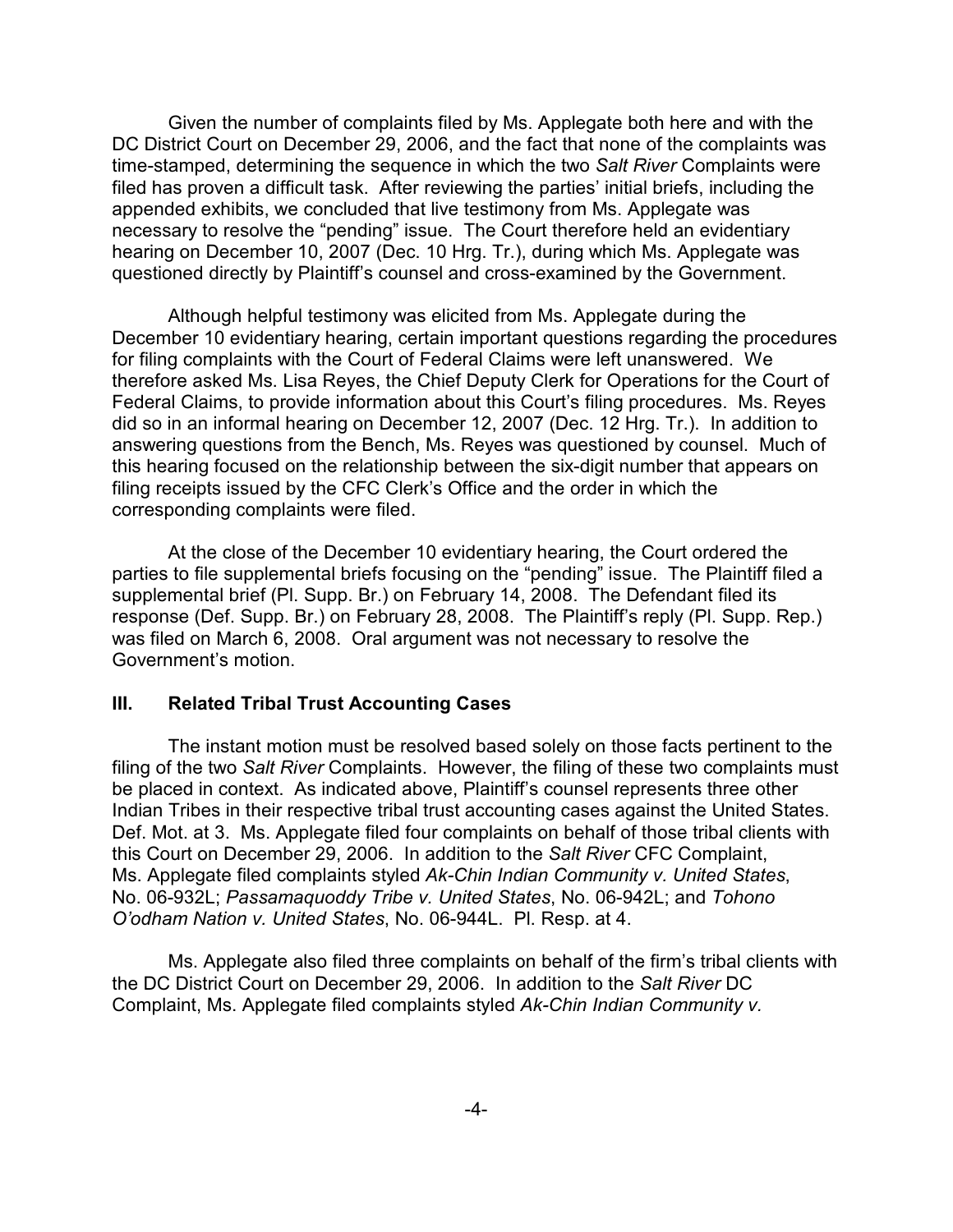*Dirk Kempthorne, Ross O. Swimmer, and Henry M. Paulson*, Case No. 1:06-cv-02240- JR and *Passamaquoddy Tribe v. Dirk Kempthorne, Ross O. Swimmer, and Henry M. Paulson*, Case No. 1:06-cv-02241-JR, with the DC District Court. *Id.*

The Government filed motions to dismiss invoking 28 U.S.C. § 1500 in each of the four cases filed with this Court on December 29, 2006. As of the date of this Opinion, the Court has granted the Government's motion to dismiss *Tohono O'odham Nation v. United States*, No. 06-944L. 79 Fed. Cl. 645, 646 (2007). In *Tohono O'odham*, there was no question whether the claims asserted in the plaintiff's DC Complaint were "pending" for purposes of § 1500 when the CFC Complaint was filed. The *Tohono O'odham* DC Complaint was filed on December 28, 2006, one day before the CFC Complaint was filed. *Id.* Judge Eric G. Bruggink dismissed the CFC Complaint on the grounds that the claims set forth arose from the same operative facts and sought the same relief as those asserted in the DC Complaint. *Id.* at 659.

The Court has denied the Government's motion to dismiss *Ak-Chin Indian Community v. United States*, No. 06-932L. 2008 U.S. Claims LEXIS 14, at \*61. Similar to the instant case, and unlike *Tohono O'odham*, the *Ak-Chin* CFC and DC Complaints were both filed on December 29, 2006. Judge Emily C. Hewitt was therefore tasked with determining the sequence in which the two *Ak-Chin* Complaints were filed. After holding an evidentiary hearing and oral argument on October 24, 2007, and reviewing supplemental briefs filed by the parties, Judge Hewitt concluded that the *Ak-Chin* CFC Complaint was filed before the *Ak-Chin* DC Complaint. The claims set forth in the *Ak-Chin* DC Complaint were therefore deemed not to have been "pending" for purposes of § 1500 when the *Ak-Chin* CFC Complaint was filed. *Id.* at \*28.

The Court has not yet ruled on the Government's motion to dismiss in the *Passamaquoddy* case. *Passamaquoddy* is factually similar to *Ak-Chin* and to the instant case because both of the plaintiff's complaints were filed on December 29, 2006. An evidentiary hearing regarding the sequence of filing was held before Judge Lynn J. Bush on February 1, 2008. The parties are submitting post-hearing briefs.

The fact that a total of seven complaints were filed by Plaintiff's counsel on behalf of four tribal clients on December 29, 2006, bears on the sequence in which the two *Salt River* Complaints were filed. In addition, the parties have relied on Ms. Applegate's testimony from the evidentiary hearings before Judge Hewitt and Judge Bush to argue the instant motion. Transcripts from both hearings are part of the record in this case. The Plaintiff's November 8, 2007, motion to supplement the record with the hearing transcript from *Ak-Chin* (*Ak-Chin* Hrg. Tr.) was granted on December 1, 2007. The Plaintiff's February 14, 2008, motion to supplement the record with the hearing transcript from *Passamaquoddy* (*Pass*. Hrg. Tr.*)* was granted on March 6, 2008.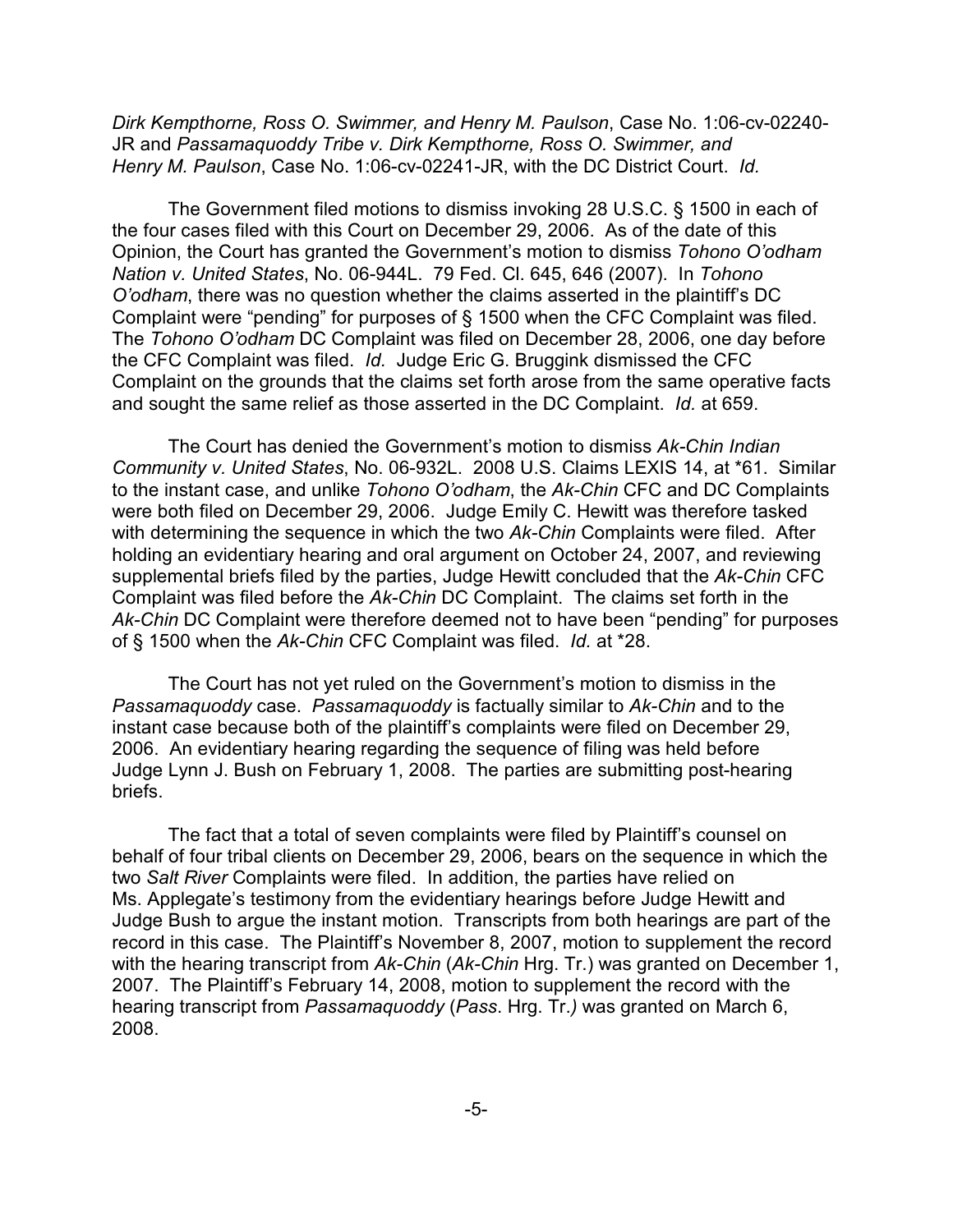# **DISCUSSION**

### **I. Standard of Review**

In evaluating a motion to dismiss pursuant to RCFC 12(b)(1), the Court presumes all undisputed factual allegations made by the non-moving party to be true and draws all reasonable inferences in the non-moving party's favor. *See Henke v. United States*, 60 F.3d 795, 797 (Fed. Cir. 1995). The Plaintiff bears the burden of proving, by a preponderance of the evidence, that the Court has subject matter jurisdiction. *McNutt v. Gen. Motors Acceptance Corp.*, 298 U.S. 178, 189 (1936); *Reynolds v. Army & Air Force Exch. Serv.*, 846 F.2d 746, 748 (Fed. Cir. 1988). If jurisdictional facts central to the motion are in dispute, the Court may consider other relevant evidence to resolve the dispute. *See Moyer v. United States*, 190 F.3d 1314, 1318 (Fed. Cir. 1999); *Reynolds*, 846 F.2d at 747; *Ak-Chin Indian Cmty.*, 2008 U.S. Claims LEXIS 14, at \*5.

### **II. The "Pending" Issue**

The Government makes two principal arguments regarding the "pending" issue. First, the Government argues that the *Salt River* DC Complaint should be deemed to have been "pending" when the *Salt River* CFC Complaint was filed simply because the two complaints were filed on the same day, regardless of which complaint was in fact filed first. Def. Mot. at 8. There is no authority for the Government's same-day argument.

To the contrary, the Court has previously rejected this argument. In *Breneman v. United States*, the Government argued that the same-day filing of complaints with the Court of Federal Claims and District Court automatically deprived this Court of jurisdiction over the plaintiffs' claims. 57 Fed. Cl. at 574. The Court found that the same-day argument was without merit, noting that the Government had not cited to, nor had the Court found on its own, any precedent which dealt specifically with the effect of same-day filings for purposes of § 1500. *Id.* at 576-77. Rather than decide the jurisdictional issue based solely upon the fact that the complaints were filed on the same day, the *Breneman* Court applied the rule from *Tecon Engineers, Inc. v. United States*, 343 F.2d 943, 946 (Ct. Cl. 1965).

The Court examined the sequence of filing of the plaintiffs' Court of Federal Claims and District Court complaints. Upon finding by a preponderance of the evidence that the plaintiffs had filed the complaint in this Court first, the Court denied the Government's motion to dismiss pursuant to § 1500. *Id.* at 577. The Government's same-day argument must once again be rejected in this case. *See Ak-Chin Indian Cmty*., 2008 U.S. Claims LEXIS 14, at \*12 n.4 (refusing to address the same-day argument presented by the Government because the argument lacked precedential authority); *see also Loveladies Harbor*, 27 F.3d at 1548 ("[t]he question of whether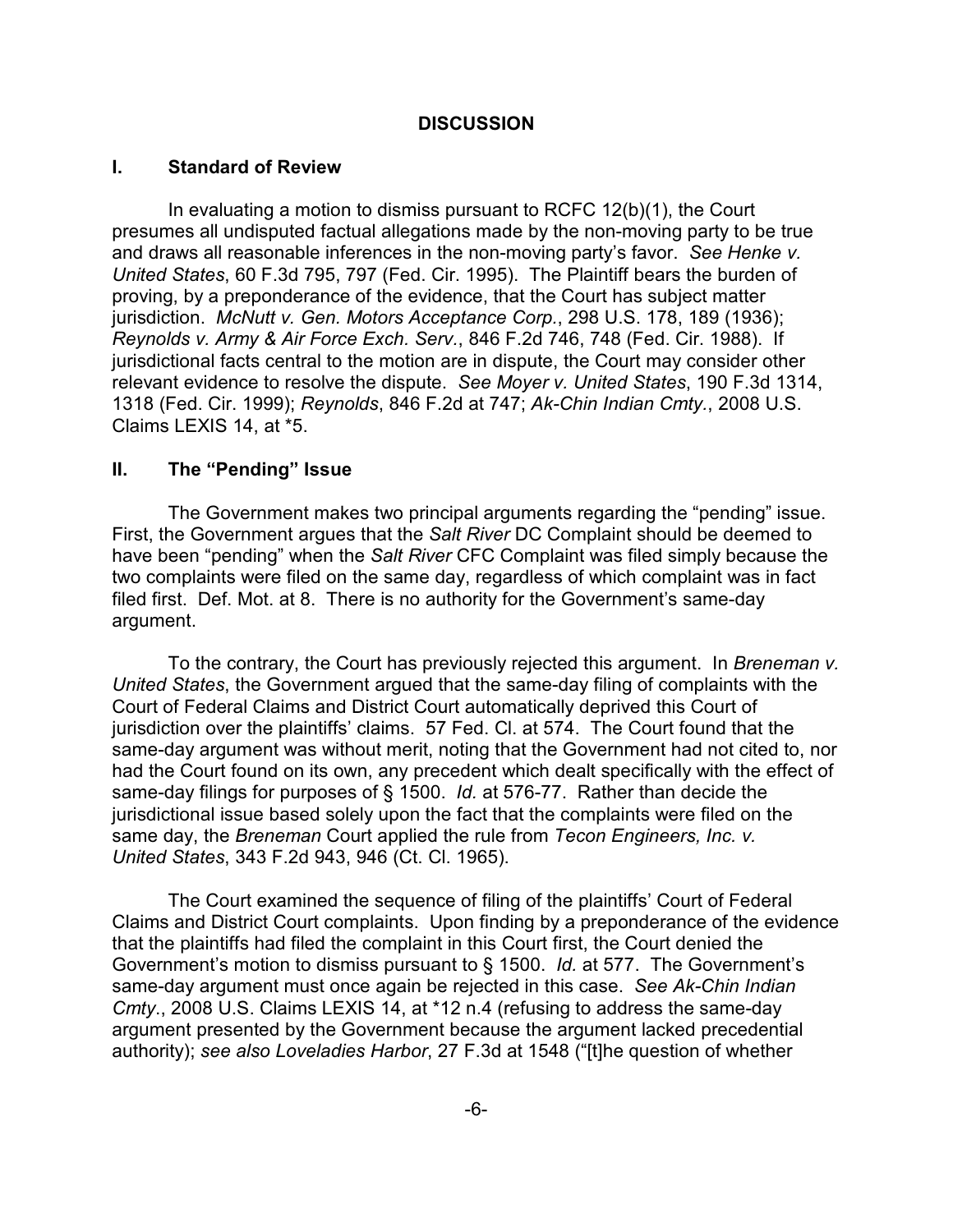another claim is 'pending' for purposes of § 1500 is determined at the time at which the suit in the Court of Federal Claims is filed . . . . ").

The Government next argues that the *Salt River* DC Complaint should be deemed to have been "pending" when the *Salt River* CFC Complaint was filed because the *Salt River* DC Complaint was actually filed first on December 29, 2006. Def. Mot. at 11-12. The Plaintiff disputes this contention and argues that Ms. Applegate came to this Court to file the instant Complaint before going to the DC District Court. Pl. Resp. at 4-5. We requested that Ms. Applegate appear before the Court to provide her account of the events of December 29, 2006. We relied upon her testimony, as well as upon additional evidence in the record, to make our own determination of the sequence in which the two *Salt River* Complaints were filed.

# **A. Ms. Applegate's Testimony**

The Plaintiff relies primarily upon Ms. Applegate's testimony from the three evidentiary hearings to support its contention that the *Salt River* CFC Complaint was filed first. *See* Pl. Supp. Br. at 3-5; Pl. Supp. Rep. at 1-2. During the December 10 evidentiary hearing, Ms. Applegate testified under oath that she "filed the [*Salt River*] Complaint in [] the Court of Federal Claims, before District Court." Dec. 10 Hrg. Tr. 17:20-21. On direct, Ms. Applegate further testified:

We prepared [] the *Salt River*, the *Tohono O'odham*, and the *Passamaquoddy*[] CFC [C]omplaints first. I brought those over, I walked them over, filed them, obtained a receipt, and then walked back to the office. I arrived and the District Court [C]omplaints for *Salt River* and *Passamaquoddy* were ready. I took a cab over to the District Court, filed those with the intake clerk and took a cab back to the office[] from the District Court at which point we prepared the *Ak-Chin* [C]omplaint for the CFC, walked that over and brought that back. Then we prepared the *Ak-Chin* District Court [C]omplaint. I took a cab over to the District Court to file the *Ak-Chin* [C]omplaint.

*Id.* at 20:5-15 (emphasis added). This account is consistent with that presented during the October 24, 2007, hearing before Judge Hewitt:

The first trip, I came here to the CFC's [C]lerk's [O]ffice to file *Passamaquoddy*, *Salt River*, and *Tohono O'odham*. I then returned to the office, upon which I was told, and figured out, that both the *Passamaquoddy* and *Salt River* [D]istrict [C]ourt [C]omplaints were ready. So I took those to the [D]istrict [C]ourt . . . . I then returned back to the office, to discover the *Ak-Chin* CFC [C]omplaint was ready. I walked that over here. I returned to the office and found out that the *Ak-Chin* [D]istrict [C]ourt [C]omplaint was ready. I took that over to the [D]istrict [C]ourt by taking a cab . . . .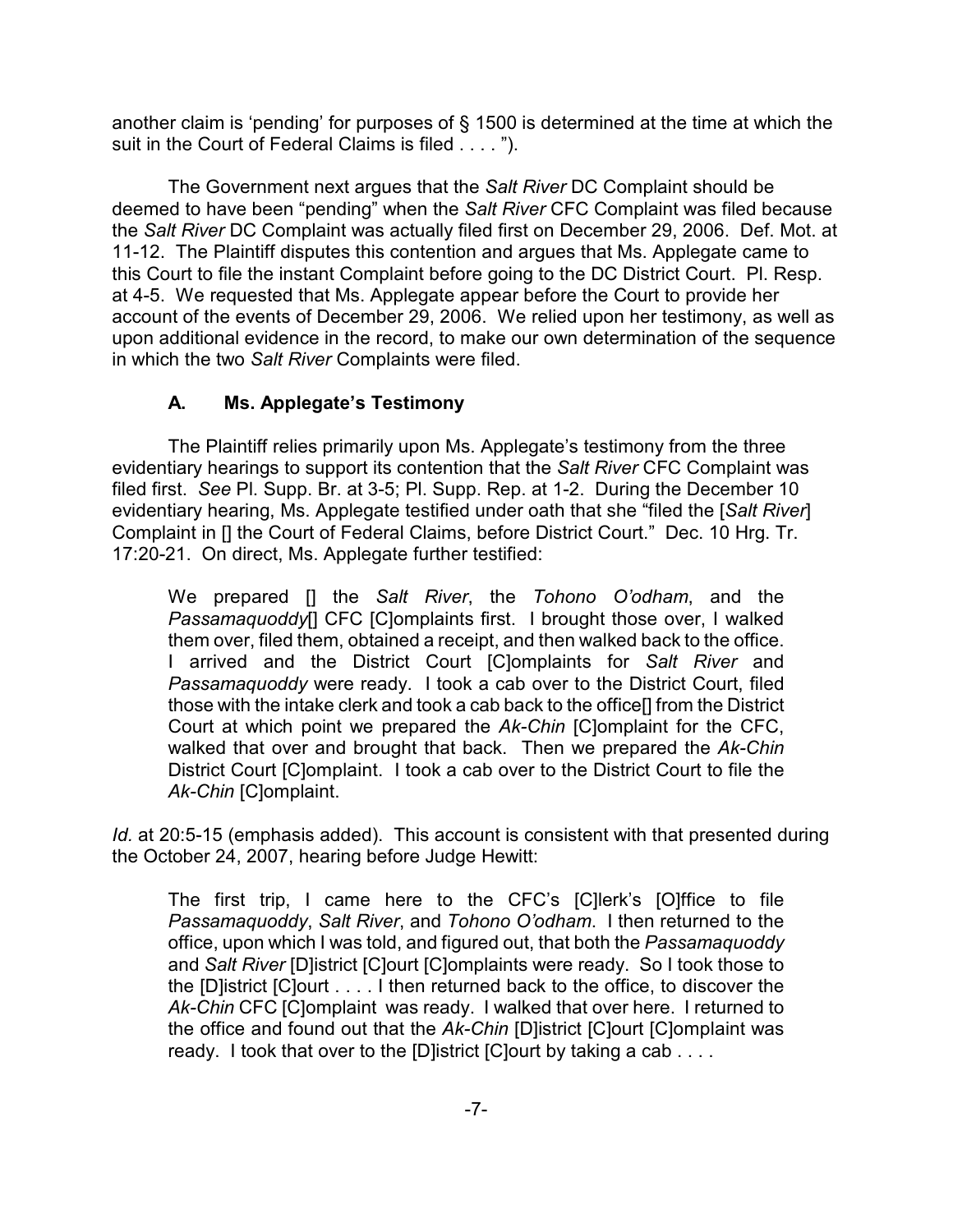*Ak-Chin* Hrg. Tr. 18:20-19:9; *see also Ak-Chin Indian Cmty.*, 2008 U.S. Claims LEXIS 14, at \*13. It is also consistent with Ms. Applegate's testimony on February 1, 2008, before Judge Bush:

Once I got in in the morning, my first trip was here to the CFC. I took the finalized complaints for *Passamaquoddy*, *Salt River*[,] and *Tohono O'odham* with the requisite materials, walked them over here, filed them, walked back to the office at which point the *Salt River* and *Passamaquoddy* [C]omplaints for the District Court, the copies had been made, had been prepared by my team. I took a cab to the District Court, did the process there with the intake clerk and the filing, came back to the office via cab to find they were still filling in some blanks on the CFC [C]omplaints [sic] for *Ak-Chin*. Once those were filled in, I prepared that for filing, again walked over here, filed, walked back at which point when I got back, the District Court [C]omplaints had been prepared, the [C]omplaint for *Ak-Chin*.

#### *Pass.* Hrg. Tr. 14:9-18.

Ms. Applegate's testimony is also consistent with her prior statements. First, in an e-mail dated April 23, 2007, Ms. Applegate wrote that, as of that date, she thought she "went to the CFC first, but [wa]s not certain about that." Pl. Supp. Br. Ex. 13. Ms. Applegate sent this message in response to an inquiry about the sequence of filing from Ms. Catherine Munson, a Kilpatrick Stockton attorney on the *Salt River* team. Ms. Munson specifically asked Ms. Applegate if she knew "of a way to find out what time the [*Salt River*] and [*Passamaquoddy*] cases were filed in the CFC and [DC District Court] on Dec. 29<sup>th</sup>." *Id.* at Ex. 12. Ms. Applegate's response was apparently sent before she had an opportunity to review any documentary evidence related to the December 29 filings. *See* Pl. Supp. Rep. at 8-9.

Second, one of the Plaintiff's responses to the Government's interrogatories executed on August 2, 2007, states that "[t]o the best of her recollection, Ms. Applegate . . . filed the Complaint in the Court of Federal Claims Actions prior to filing the Complaint in the *Salt River* District Court Action." Plaintiff's Responses and Objections to the Defendant's First Set of Interrogatories, Aug. 2, 2007, Def. Mot. Ex. 2 at 16. Third, a sworn affidavit executed by Ms. Applegate on September 13, 2007, states, "To the best of my recollection, . . . I filed the Complaint in the Court of Federal Claims Action prior to filing the Complaint in the *Salt River* District Court Action." Applegate Affidavit, Sept. 13, 2007, Pl. Resp. Ex. 1 ¶ 8.

In addition to the testimony quoted above, Ms. Applegate provided considerable detail during the December 10 evidentiary hearing about the actions she took to file the two *Salt River* Complaints. Although she was unable to state precisely what time she filed the Complaints because neither is time-stamped, Dec. 10 Hrg. Tr. 17:13-14,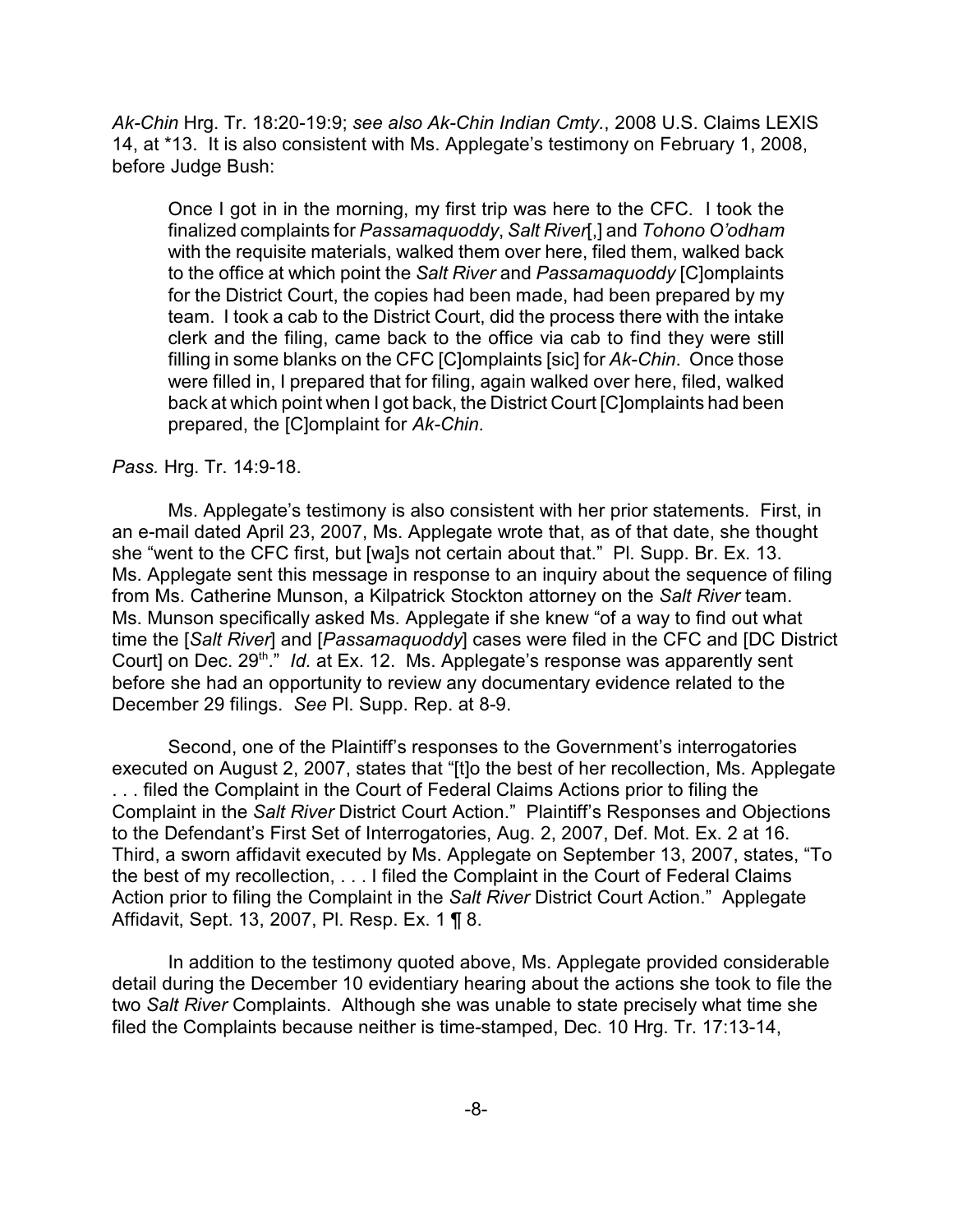Ms. Applegate testified that she filed the *Salt River* CFC Complaint "[s]hortly after 9:30 [a.m.,]" *id.* at 17:22-24. Ms. Applegate said she knows this because one of her colleagues forwarded the final version of the *Salt River* CFC Complaint to her and to other members of the *Salt River* litigation team via e-mail at 9:26 a.m. on December 29. *See id.* at 18:2-17.

On cross-examination, Ms. Applegate stated that she was not at her desk at 9:26 a.m. to receive the e-mail personally, but that one of her colleagues promptly notified her that the final *Salt River* CFC Complaint was ready. *See id.* at 47:16-22; Pl. Supp. Br. Ex. 3. Ms. Applegate said that she prepared the *Salt River* CFC Complaint for filing along with the *Tohono O'odham* CFC Complaint, *see* Dec. 10 Hrg. Tr. 18:5-6, 14-16, and that while she did so, another member of her team completed the *Passamaquoddy* CFC Complaint, *see id.* at 18:21-19:3. As soon as all three Complaints were ready, Ms. Applegate brought them to this Court for filing. *Id.* at 20:5-7.

Ms. Applegate explained that she did not file the *Ak-Chin* CFC Complaint along with the other three CFC Complaints because *Ak-Chin* was not ready until "after 11:40 [a.m.]." *Id.* at 19:10-12. Plaintiff's counsel was apparently waiting for additional information required for that Complaint while the other three CFC Complaints were completed. Ms. Applegate testified that rather than "wait until the *Ak-Chin* [CFC Complaint] was ready and file all four of the Court of Federal Claims Complaints at the same time[,]" she brought the three final CFC Complaints to this Court as soon as possible because she "didn't want to adversely impact [the other three clients'] interest in filing these [C]omplaints due to the fact that [the firm] had been delayed on [*Ak-Chin*]." *Id.* at 19:15-21.

Ms. Applegate also testified that she filed the *Salt River* DC Complaint around 10:30 a.m. *Id.* at 24:2-5. She explained that it took her "that amount of time to get the[ *Salt River* DC Complaint] ready and then to get over to the District Court to file [it]." *Id.* at 24:2-7. Ms. Applegate had to take a taxi to file the *Salt River* DC Complaint given the distance between her office and the DC District Court. *See id.* at 26:12-20. However, she was able to walk to this Court to file the *Salt River* CFC Complaint. Kilpatrick Stockton's office is located at 14<sup>th</sup> and F Streets, NW, in Washington, D.C., which is approximately 5 minutes walking distance from the Court of Federal Claims. *See id.* at 52:2-53:2. According to Ms. Applegate, it took her about 5 to 10 minutes to take a taxi to the DC District Court, *id*. at 56:5-8, which is located at 333 Constitution Avenue, NW, approximately 1.2 miles away from her office, *id.* at 57:20-24. It is a ride she takes regularly. *Id.* at 56:7.

When challenged on cross-examination regarding the plausibility of filing both *Salt River* Complaints between approximately 9:30 and 10:30 a.m., Ms. Applegate testified that she prepared many of the documents required for filing, including the checks for filing fees and civil cover sheets, prior to receiving the final version of the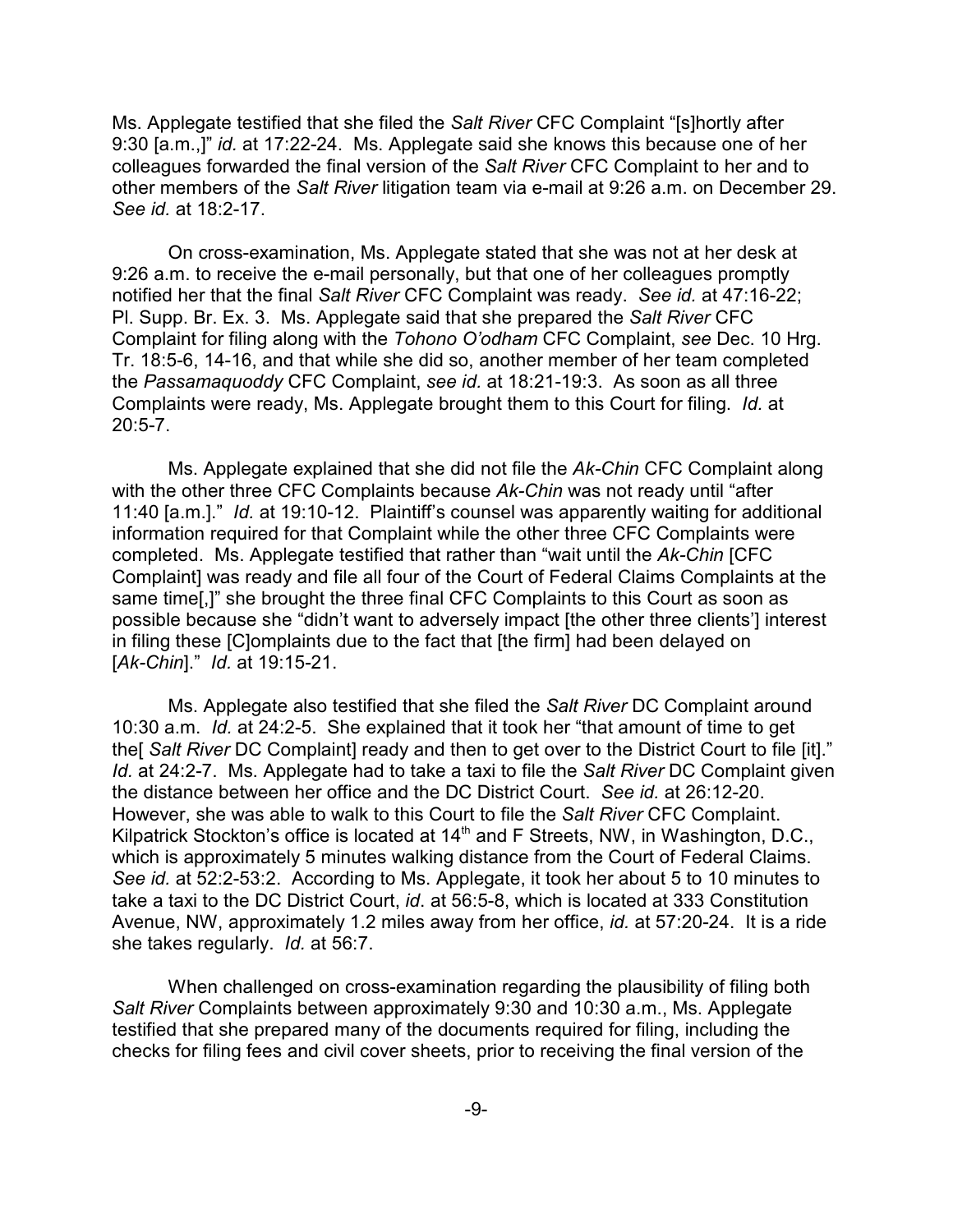*Salt River* CFC Complaint. *Id.* at 51:2-9. Ms. Applegate also stated that Kilpatrick Stockton has several copy machines that are capable of running and stapling multiple copies in a matter of minutes. *Id.* at 49:8-17. According to Ms. Applegate, she completed the filing of the *Salt River* CFC Complaint, along with the *Passamaquoddy* and *Tohono O'odham* CFC Complaints, quickly because there was no line at the Court of Federal Claims security desk, *id.* at 53:3-10, and there was "no one" at the Clerk's Office when she arrived that morning, *id.* at 55:5. She stated, "I recall that it did not take me very long [to file at the Court of Federal Claims] at all. They processed my complaints very quickly . . . . [I]t was a very easy process." *Id.* at 55:4-8.

Ms. Applegate explained that while she was filing the *Salt River* CFC Complaint, her colleagues prepared everything she needed to file the *Salt River* DC Complaint. *Id.* at 55:18-20. The *Salt River* DC Complaint had been completed the previous evening. *Id.* at 21:5-7. The *Salt River* DC Complaint – including the required number of copies, checks for filing fees, and cover sheets – was therefore ready when Ms. Applegate returned to her office after filing the *Salt River* CFC Complaint. *See id.* at 55:18-56:1. This enabled her to travel to the DC District Court shortly after returning from filing the instant Complaint with this Court. *See id.* at 55:18-56:4.

Ms. Applegate testified on direct that she came to the CFC first not only because she wanted to file each CFC Complaint as it became ready, *id.* at 19:15-21, but also because Mr. Keith Harper, counsel of record for the Plaintiff, orally instructed her to do so, *see id.* at 22:1-5. Mr. Harper was concerned that the courts might close early on December 29, 2006, in anticipation of the New Years holiday weekend or in observance of the death of President Ford. *Id.* at 22:15-20. He sent Ms. Applegate an e-mail at 9:44 p.m. on December 28, 2006, asking her to check whether either the Court of Federal Claims or the DC District Court planned to close early on December 29. *Id.* at 22:11-14; Pl. Resp. Ex. 6. Ms. Applegate, who did not have a Blackberry, Dec. 10 Hrg. Tr. 25:7, called both Clerk's Offices first thing on December 29, *id.* at 22:22. Although the DC District Court confirmed that the Clerk's Office would be open all day, the CFC Clerk's Office stated that there was no plan to close early, but that the Chief Judge made the final determination regarding early closures. *Id.* at 22:22-23:2.

Mr. Harper was also apparently concerned that Ms. Applegate might have difficulty filing the CFC Complaints. Although she had filed the *Tohono O'odham* DC Complaint the previous day and had completed hundreds of filings with the DC District Court throughout her career as a paralegal, neither she nor Mr. Harper had ever filed a complaint with this Court. *See id.* at 23:10-12. Given his lack of familiarity with the CFC's filing procedures, Mr. Harper wanted to be sure to allow ample time to make corrections to the filings if necessary. *Id.* at 23:13-17.

Ms. Applegate relayed the information about closing plans to Mr. Harper who orally instructed her to file the CFC Complaints first. *Id.* at 23:3-6. Mr. Harper gave Ms. Applegate this oral instruction after sending an e-mail at 8:59 a.m. telling her to file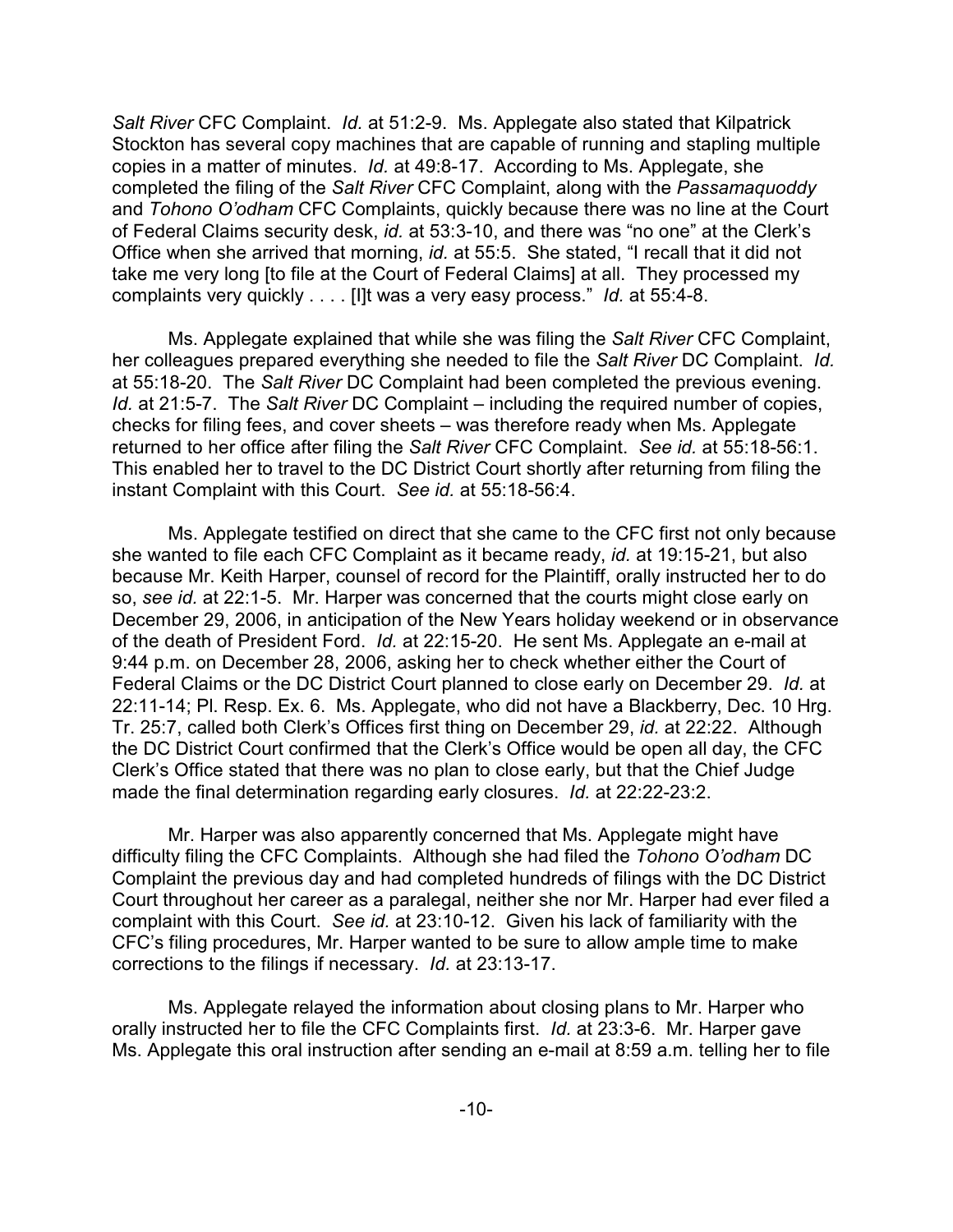the DC Complaints while the CFC Complaints were being prepared. *Id.* at 24:14-18; Def. Mot. Ex. 4. Ms. Applegate testified on December 10 that she did not follow Mr. Harper's e-mail instructions. *Id.* at 24:19-20. She explained that she never saw his 8:59 a.m. e-mail because she was away from her desk when it was sent. *Id.* at 24:23- 25:3. Ms. Applegate further stated that she does not recall seeing this e-mail until the firm began preparing for discovery. *Id.* at 24:23-24.

In response to the Government's first set of interrogatories, Mr. Harper confirmed giving Ms. Applegate an oral instruction to file the CFC Complaints first. Plaintiff's Responses and Objections to the Defendant's First Set of Interrogatories, Aug. 2, 2007, Def. Mot. Ex. 2 at 14-16. Specifically, Response 11 states, "Mr. Harper was not as familiar with the filing procedures in th[e Court of Federal Claims]" and therefore

[he] instructed Ms. Applegate that she should file the Complaints initiating the Court of Federal Claims Actions as early as possible and before filing the Complaints [Ms. Applegate] was planning to file in the District Court that day so that Mr. Harper and Ms. Applegate would have sufficient time to cure any potential problems occurring in connection with filing the Complaints in the Court of Federal Claims Actions.

*Id.* at 15.There is no contemporaneous evidence in the record indicating that Ms. Applegate followed Mr. Harper's oral instructions. However, Ms. Applegate testified that she knows she did because, if for some reason she was unable to, she would have notified Mr. Harper. Ms. Applegate does not recall any such conversation. Dec. 10 Hrg. Tr. 23:20-24. Ms. Applegate is confident that she carried out Mr. Harper's oral instructions "in the manner in which he instructed [her,]" *id.* at 24:1, and filed the *Salt River* CFC Complaint before filing the *Salt River* DC Complaint.

# **B. Alleged Inconsistencies in the Record**

Notwithstanding Ms. Applegate's sworn testimony, the Government maintains that the Plaintiff has failed to meet its burden of proving by a preponderance of the evidence that the instant Complaint was filed before the *Salt River* DC Complaint. *See* Def. Supp. Br. at 6. The Government urges the Court to disregard much of Ms. Applegate's testimony, which the Government contends is "marred with inconsistency" and was presented through the Plaintiff's "own rose-colored and very distorted prism." *Id.* at 3. The Government asks the Court to rely instead upon the documents presented by the parties, which it believes "speak for themselves" and "provide this Court with the best and most-accurate [sic] glimpse of the series of events that occurred on December 29, 2006 . . . . " *Id.* According to the Government, these documents contradict Ms. Applegate's account of the sequence of filing and demonstrate that the *Salt River* DC Complaint was filed prior to the *Salt River* CFC Complaint. *Id.* at 7.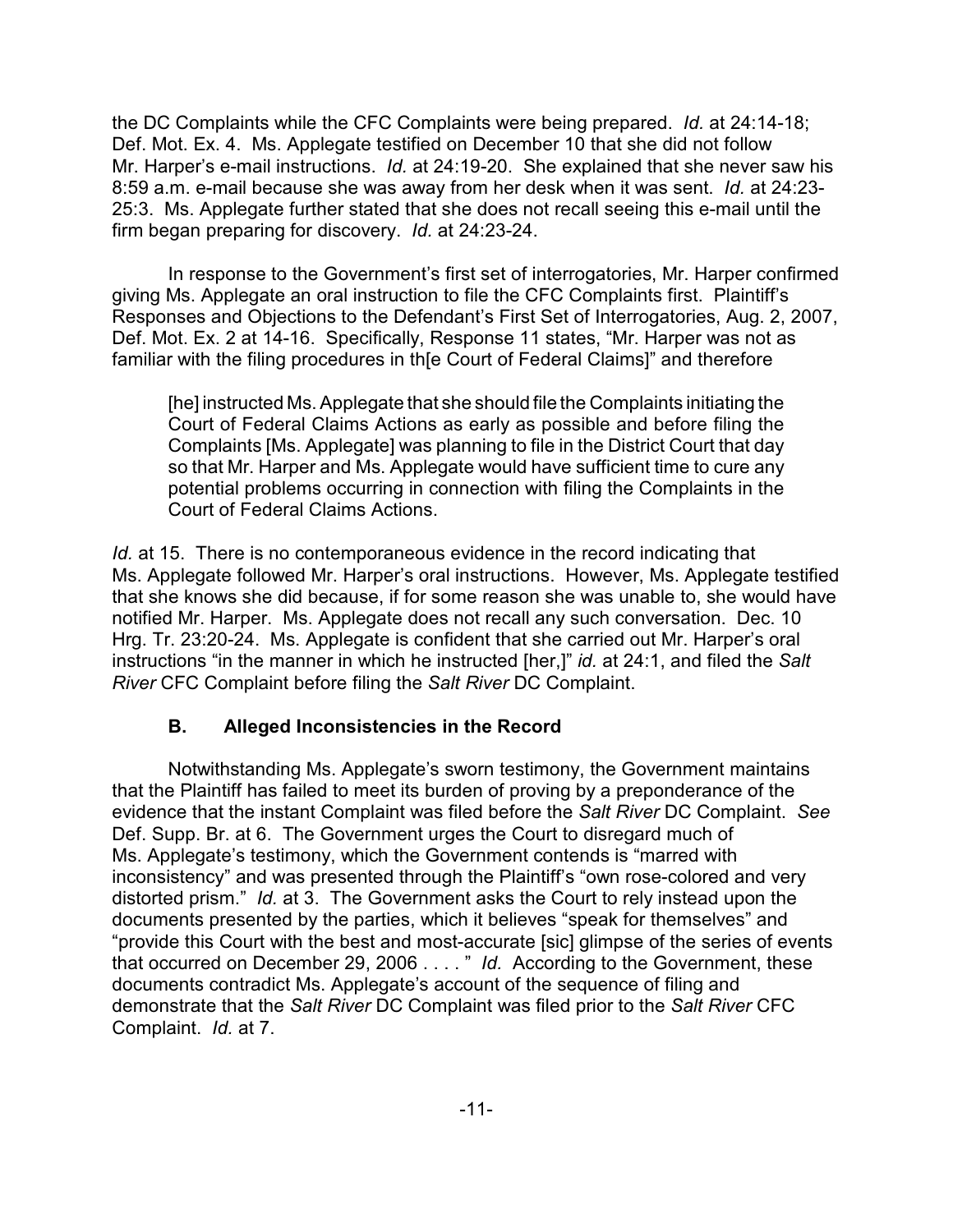In an attempt to undermine Ms. Applegate's credibility, the Government's supplemental brief highlights what it alleges are several glaring inconsistencies in the record and sets forth the Government's own explanation of the documentary evidence – an explanation which it contends is more plausible than that presented by Ms. Applegate. We will discuss each of the principal inconsistencies alleged by the Government in turn.

# **1. The DC District Court Docket**

The Government makes much of the fact that *Passamaquoddy* and *Salt River* are the very first two cases appearing on the DC District Court's December 29 PACER docket. *Id.* at 8, 14. In its supplemental brief, the Government states, "[a] key and irrebuttable fact in this case as evidenced by the District Court's December 29, 2006 Docket Report, is that the Plaintiff's District Court Action was just the second case filed by *any* party in that Court on December 29, 2006." *Id.* at 8 (citing Def. Mot. Ex. 14; Dec. 10 Hrg. Tr. 29:14-17) (emphasis in original); *see also* Def. Mot. at 3 ("The [DC] District Court assigns case numbers to new actions in the order in which those actions are filed."). The Government thus reiterates a point made in its opening brief. *See* Def. Mot. at 12 ("[T]he District Court's docket indicates that the *Salt River* [] Complaint was just the second complaint filed in that Court on Friday, December 29, out of a total of thirty-six Complaints filed throughout the day . . . . *Passamaquoddy* [] was the very first case filed that day.").

The Government asserts that the leading order in which these two tribal cases appear on the DC District Court docket compels one logical conclusion – namely, that the *Salt River* DC Complaint was filed earlier in the day than the *Salt River* CFC Complaint. Def. Supp. Br. at 14-15. To support this conclusion, the Government relies on a conversation that Government counsel "had with personnel at the [DC District Court] Clerk's Office on November 14, 2007." *Id.* at 13 n.11. The Government refers to statements made by a cashier at the DC District Court Clerk's Office who was on duty on December 29, 2006, writing: "while she did not remember anything specific about the Plaintiff's Complaint filed that day, she stated it would be unusual for the first complaint of the day to have been filed several hours into the morning, close to the lunch hour." *Id.* (emphasis in original).

The Government views this conversation as rebutting Ms. Applegate's testimony that she filed the *Salt River* DC Complaint around 10:30 a.m. In order for this to be the case, the Court would have to accept a hearsay conversation about when the first complaint of the day is usually filed with the DC District Court Clerk's Office as conclusive of the time at which the first complaint was actually filed on the day in question. We cannot do so.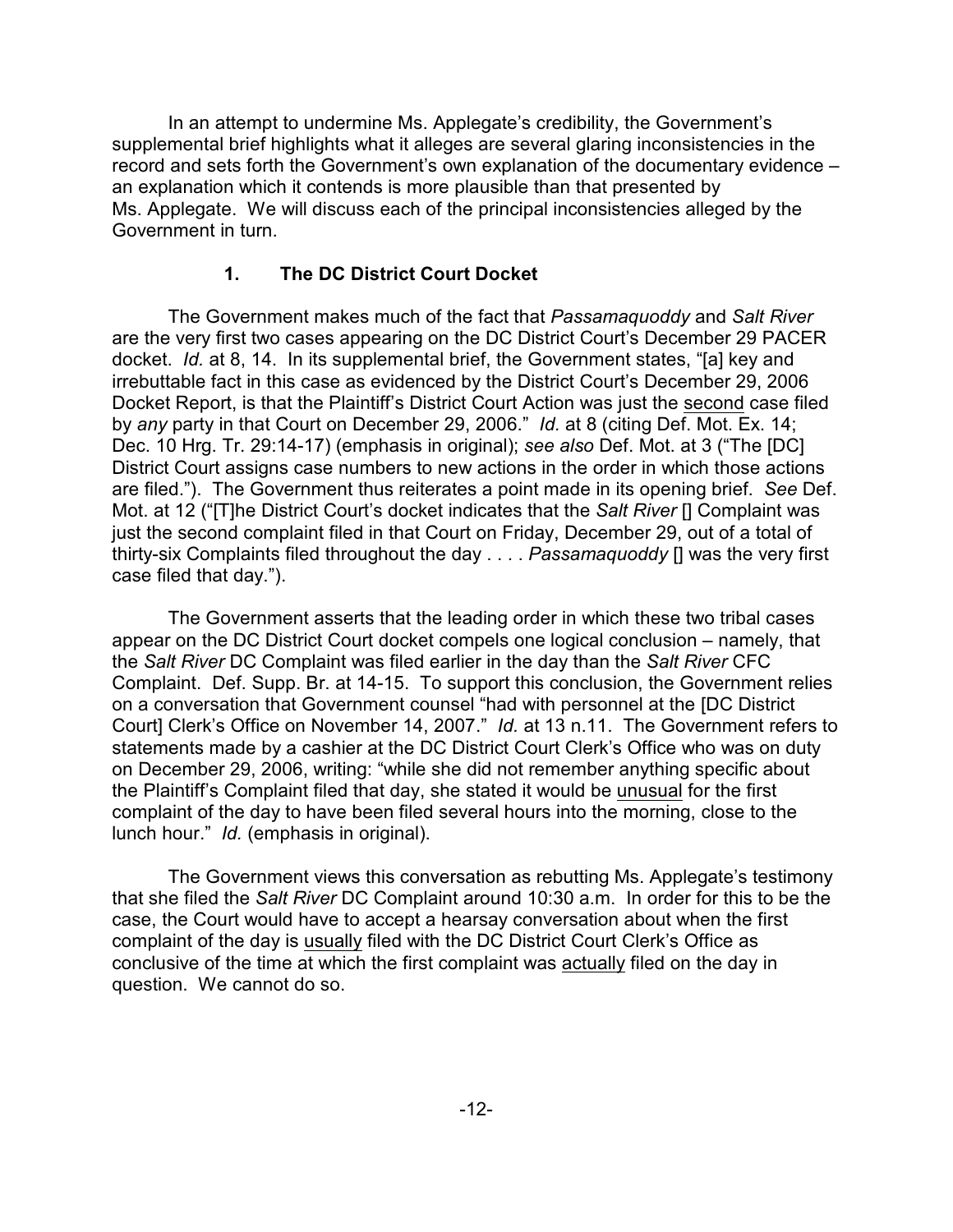Both parties raised this issue during the December 10 evidentiary hearing. At that time, the Court accepted a proffer by the Plaintiff that, during a visit to the DC District Court Clerk's Office on a "random day," Plaintiff's counsel observed that the first complaint of the day was filed at 11:40 a.m. Dec. 10 Hrg. Tr. 86:13-87:4. In accepting this proffer, the Court specifically warned that anything Plaintiff's counsel observed during the visit would not be taken as indicative of what happened on December 29, 2006. *Id.* at 87:4-6. It is difficult to make any generalizations about the time complaints are filed since each day is different. Plaintiff's counsel indicated during the December 10 hearing that it shared the Court's concerns. *See id.* at 90:21.

In addition, as the Plaintiff points out, Ms. Applegate has completed hundreds of filings with the DC District Court during her six years as a paralegal. Pl. Supp. Rep. at 5. She testified that based on her personal experience it is not uncommon for complaints to be filed later in the day, as opposed to first thing in the morning. *See id.*; *see also* Dec. 10 Hrg. Tr. 35:6-10. Ms. Applegate avows that she has "almost always" made District Court filings "in the afternoon to give as much time as possible to work on the document." Dec. 10 Hrg. Tr. 35:8-10. December 29, 2006, is the first time Ms. Applegate can recall completing an in-person filing before 10:30 a.m. *Id.* at 35:11-13. Lawyers being lawyers, it is not implausible that the first complaint of the day would be filed around 10:40 a.m. The Government's attempt to undermine Ms. Applegate's credibility on this point is unpersuasive.

# **2. Final Versions of the** *Salt River* **Complaints**

The Government also tries to subvert Ms. Applegate's testimony by highlighting the sequence in which the final versions of the *Salt River* CFC and DC Complaints were completed. *See* Def. Supp. Br. at 9. The Government points out that Plaintiff's counsel "continued to work on the [*Salt River* CFC] Complaint during the morning hours of December 29." *Id.*; Def. Mot. Ex. 4 (e-mail with the final draft of the *Salt River* CFC Complaint attached was transmitted at 9:26 a.m. on December 29, 2006). However, as noted above, the *Salt River* DC Complaint was in final form the evening of December 28. Dec. 10 Hrg. Tr. 21:5-7. According to the Government, the fact that the *Salt River* DC Complaint was ready the evening of December 28, combined with the fact that it was the second of all cases filed with the DC District Court on December 29, suggests that Ms. Applegate's testimony is incorrect. *See* Def. Supp. Br. at 13-14.

The Government also argues that Ms. Applegate's testimony about the sequence in which she filed the two *Salt River* Complaints cannot be reconciled with her "stated interest in filing the [C]omplaints as they became ready." *Id.* at 13. During the December 10 evidentiary hearing, Ms. Applegate testified on direct that she made two trips to the CFC on December 29 and did not wait to file all four CFC Complaints together because she "did not want to adversely impact the ffirm's other tribal clients'] interest in filing the[ir respective C]omplaints due to the fact that [the firm] had been delayed on [*Ak-Chin*]." Dec. 10 Hrg. Tr. 19:19-21. The Government does not agree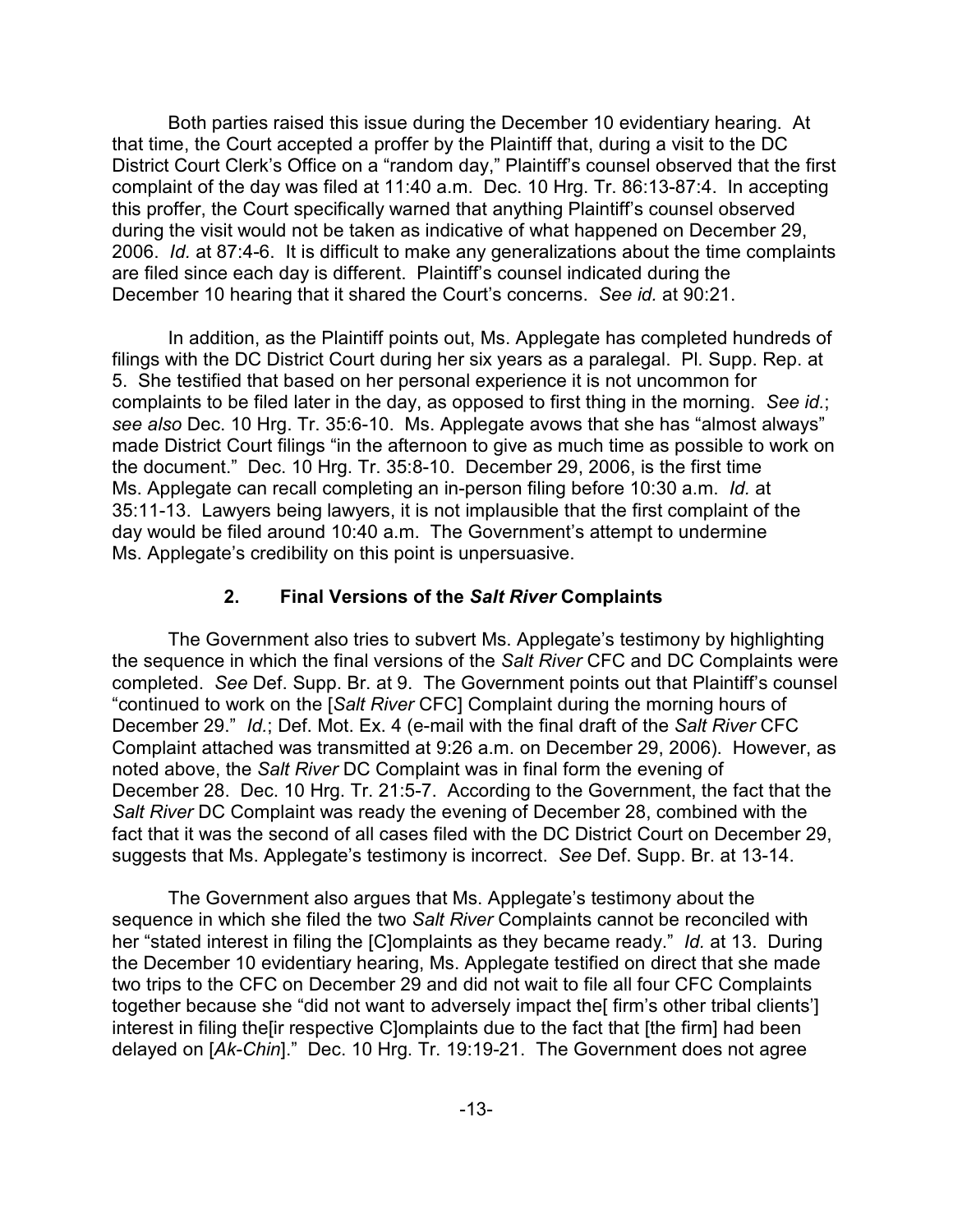that this portion of Ms. Applegate's testimony can be squared with her overarching testimony that she filed the *Salt River* CFC Complaint before going to the DC District Court. The Government contends that the firm's stated "motivation to file each [C]omplaint as soon as it was finalized . . . . apparently did not apply with equal force to the firm's representation of its clients' interests with the District Court Complaints . . . . " Def. Supp. Br. at 12. If it had, the Government argues that the *Salt River* DC Complaint, which was ready first, would have been filed first. *See id.* at 12-13.

 The Government's argument ignores Ms. Applegate's testimony about the oral instruction she received from Mr. Harper to file the CFC Complaints first. *See* Dec. 10 Hrg. Tr. 23:2-6. Furthermore, and perhaps more importantly, Ms. Applegate's testimony that she filed each Complaint as it became ready is consistent with her account of the sequence of filing of the CFC Complaints. Ms. Applegate testified that she filed the *Passamaquoddy*, *Salt River*, and *Tohono O'odham* CFC Complaints shortly after receiving the 9:26 a.m. e-mail transmitting the final versions. Pl. Supp. Rep. at 6; Dec. 10 Hrg. Tr. 17:22-18:6. She further testified that she waited to return to the Court of Federal Claims to file the *Ak-Chin* Complaint, which was not ready until after 11:40 a.m. Dec. 10 Hrg. Tr. 19:10-14. Ms. Applegate therefore completed the filings of the *Passamaquoddy*, *Salt River*, *Tohono O'odham*, and *Ak-Chin* CFC Complaints as they became ready on December 29.

Although the Government is correct to point out that Ms. Applegate did not file the *Salt River* DC Complaint as soon as it was ready, we find the explanation for delaying Ms. Applegate's first trip to the DC District Court convincing. The lack of experience that Plaintiff's counsel had filing complaints with the Court of Federal Claims, combined with Mr. Harper's concern that the CFC Clerk's Office might close early, provided ample motivation for the firm to send Ms. Applegate to this Court first.

# **3. Court of Federal Claims Filing Receipts**

An additional argument presented by the Government relates to the four filing receipts that were issued by the CFC Clerk's Office. At the bottom left corner of each receipt is a six-digit number. The receipt numbers for the CFC Complaints filed by Plaintiff's counsel on December 29 are: *Ak-Chin* #065946; *Passamaquoddy* #065957; *Salt River* #065958; *Tohono O'Odham* #065959. The Government argues that the order of these receipt numbers proves that, contrary to Ms. Applegate's testimony, the *Ak-Chin* CFC Complaint was filed before the instant Complaint. Def. Supp. Br. at 11 ("The plain inference to be drawn from th[e sequence of the receipt numbers] is that the [*Salt River*] Complaint [] was filed *after* the *Ak-Chin* Complaint in the CFC, and that the *Ak-Chin* CFC Complaint was filed *after* 11:41 a.m.") (emphasis in original). The Government relies upon the fact that the filing receipts are written from a receipt book which organizes them numerically from lowest to highest. *See id.* at 10. The *Ak-Chin* receipt number is at least eleven digits lower than the other receipts.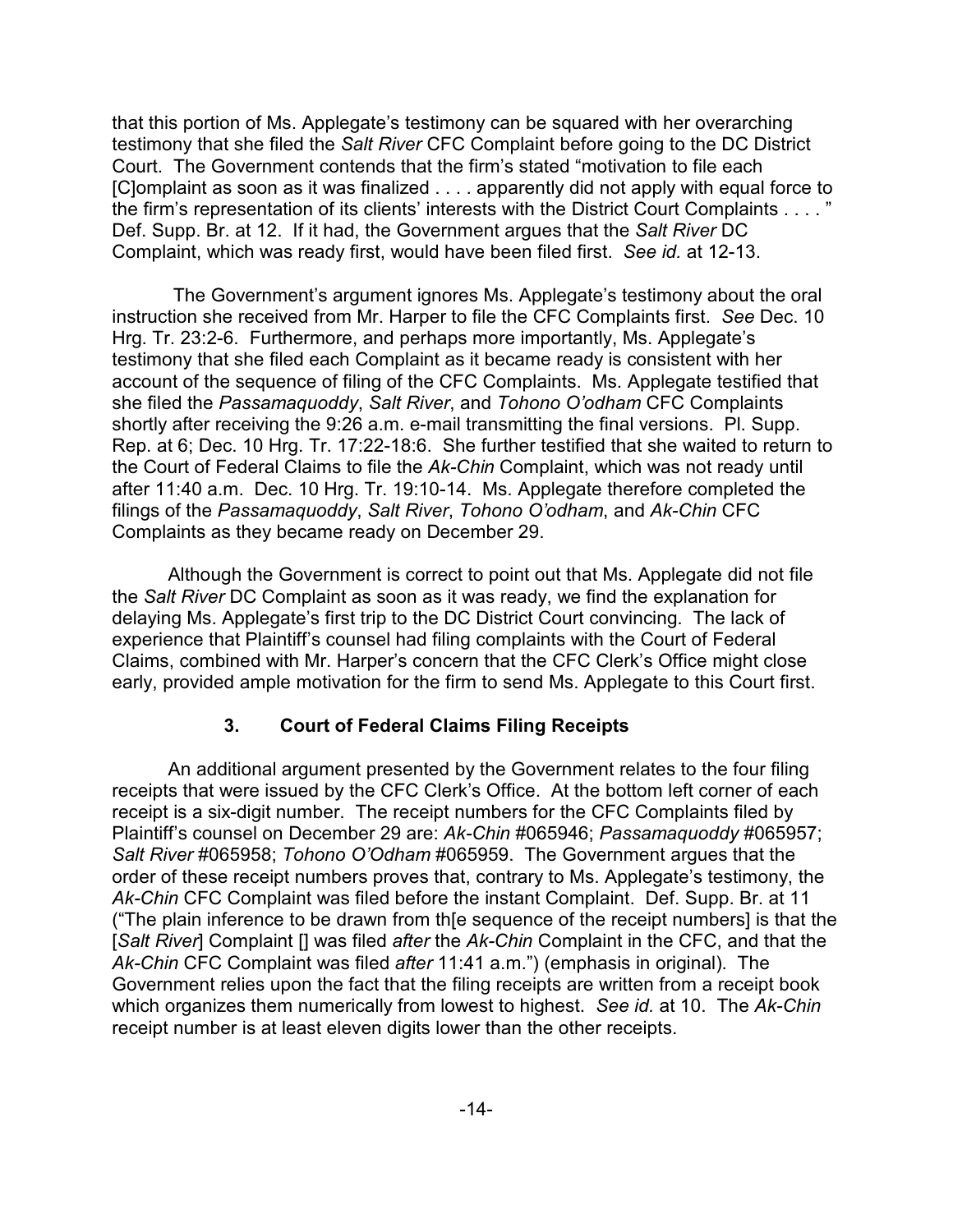The Government's argument hinges upon there being a correlation between the sequence of receipt numbers and the order in which complaints are received by the CFC Clerk's Office. However, during the informal hearing on December 12, 2007, Ms. Reyes, the Chief Deputy Clerk for Operations for the Court of Federal Claims, stated that there is no such correlation. When asked by Government counsel whether she could tell if the *Ak-Chin* CFC Complaint with receipt #065946 was dropped off first, Ms. Reyes stated, "I don't know whether th[e *Ak-Chin* C]omplaint was dropped off prior to the other three [CFC C]omplaints, but I can tell you that the receipts would be written from lowest number to highest number, so I know that the [] 65946 receipt[] would be written in [sic] before the receipt ending in 957 and 958." Dec. 12 Hrg. Tr. 17:20-18:2.

Ms. Reyes explained that on a day when a significant number of complaints is filed with the CFC Clerk's Office, there may be a backlog that cannot be processed in a single day. *See id.* at 8:5-14. On such a busy day, complaints are collected and stamped with the date received, but processed as late as the following day. *Id.* Ms. Reyes further stated that when there is a backlog, there is no particular order in which complaints are processed. *Id.* at 8:15-19. Finally, Ms. Reyes confirmed that 21 complaints – the number filed with the CFC on December 29, 2006 – was "a lot" and that it is possible not all 21 could have been processed by the end of the day. *Id.* at 10:5-19. The Government's supplemental brief ignores these statements completely.

The Government instead concentrates on its theory that there is a correlation between the order of the receipt numbers and the order in which the corresponding complaints were filed. The Government also attempts to discredit Ms. Applegate by emphasizing that her testimony describing how she obtained the receipts has changed over the course of the three evidentiary hearings. The Government notes that Ms. Applegate testified on December 10, 2007, that she "walked th[e Complaints] over [to the Court of Federal Claims], filed them, obtained a receipt, and then walked back to the office." Def. Supp. Br. at 32 (citing Dec. 10 Hrg. Tr. 20:7-9) (emphasis added). However, on February 1, 2008, during the *Passamaquoddy* evidentiary hearing, Ms. Applegate testified that she did not receive receipts from the CFC Clerk's Office at the time she filed the Complaints. *Id.* at 33 (citing *Pass.* Hrg. Tr. 22:20-25).

When cross-examined during the *Passamaquoddy* hearing about changing her testimony, Ms. Applegate indicated that the testimony she gave on December 10 was based on an "assumption" rather than on her actual recollection. *Pass.* Hrg. Tr. 59:2-6. Ms. Applegate now contends that she knows she did not receive receipts in person from the CFC Clerk's Office on December 29, 2006, because Plaintiff's counsel was not notified of judicial assignments for the four CFC cases until January 3-4, 2007. In its supplemental brief, the Plaintiff explains that

[s]hortly after testifying on December 10, 2007, Ms. Applegate reviewed the receipts issued by the Court of Federal Claims in the actions she filed on December 29, 2006, discovered [a] January 3, 2007[,] e-mail exchange with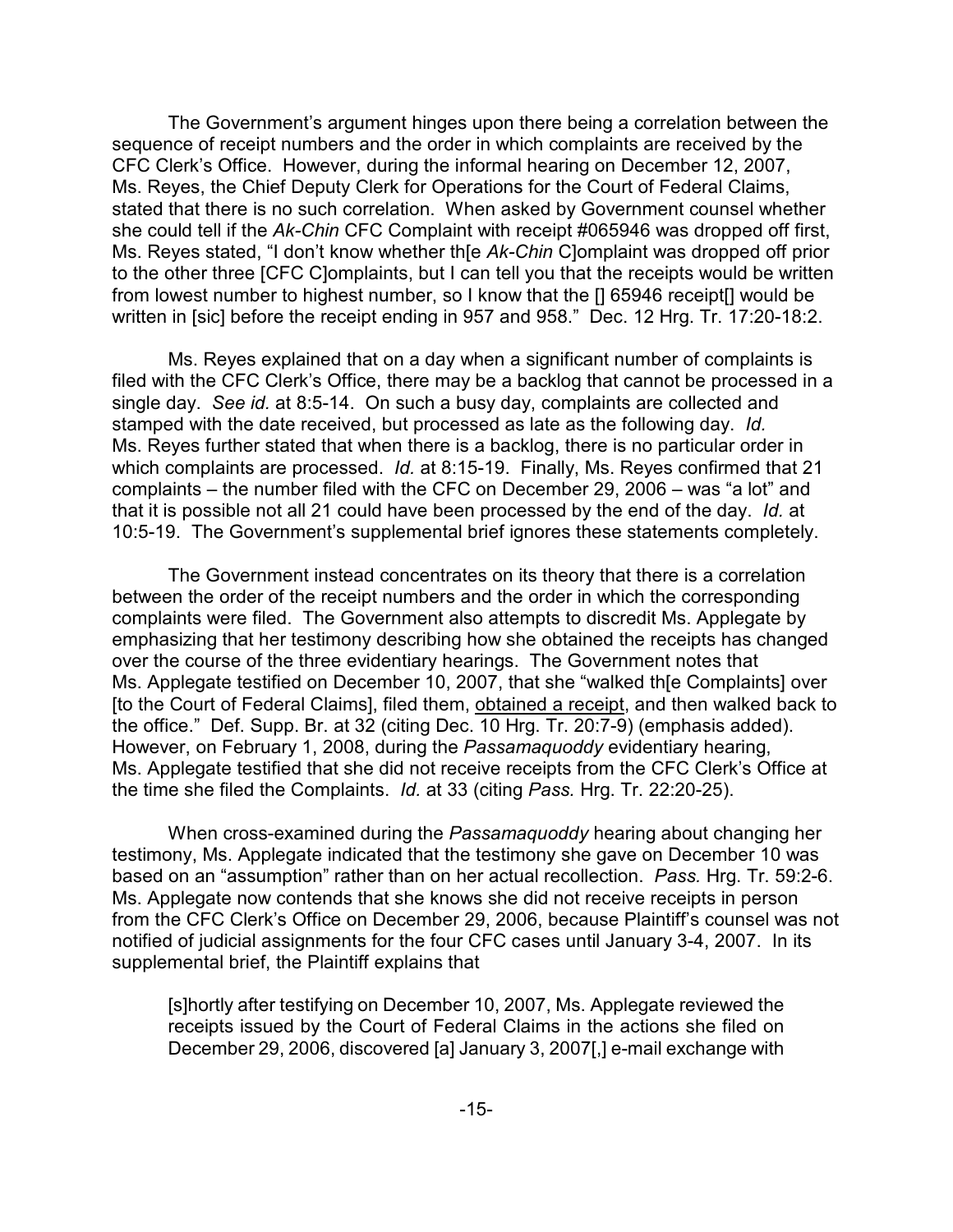Mr. Harper and learned that Ms. Reyes had explained that the Court of Federal Claims placed [] post-it notes with judicial assignments on the receipts. Based upon this information, Ms. Applegate knows that she did not receive receipts for the *Salt River*, *Tohono O'Odham*, and *Passamaquoddy* CFC Complaints until several days after the filings.

### Pl. Supp. Br. at 35.

In the January 3, 2007, e-mail exchange referenced above, Mr. Harper inquired whether judges had been assigned to the four CFC actions. *Id.*; *id.* at Ex. 17. Ms. Applegate responded the same day that CFC judges had been assigned to *Passamaquoddy*, *Ak-Chin*, and *Tohono O'Odham*. *Id.* at Ex. 17. Those assignments were e-mailed to Mr. Harper through the Court's Electronic Case Filing (ECF) system. *Id.* However, a judicial assignment was not made in the instant case until January 4, 2007. *Id.* at 34-35; *Pass.* Hrg. Tr. 42:23-25:1. After learning from Ms. Reyes that the CFC Clerk's Office places post-it notes with the name of the assigned judge on the filing receipts it issues and noticing that such post-it notes are affixed to the four CFC receipts from the December 29 filings, Ms. Applegate apparently concluded that she could not have left the Court of Federal Claims with those receipts as she initially indicated. *See* Pl. Supp. Br. at 33-35.

We find the evolution of Ms. Applegate's testimony troubling. As the Government points out, it is unclear who placed the post-it notes on the Plaintiff's four CFC filing receipts, when the post-it notes were written, or when the post-it notes were affixed to the receipts. Def. Supp. Br. at 35. However, we find most persuasive those statements by Ms. Reyes confirming that one cannot determine in what order complaints were filed with this Court merely by looking at the docket numbers in relationship to one another or in relationship to the six-digit number on the filing receipts. *See* Dec. 12 Hrg. Tr. 9:1-7. We therefore reject the Government's attempt to lend significance to the order of the CFC receipt numbers.

# **4. The Plaintiff's "Multiple Trip" Theory**

The Government finally argues that the Court should reject the Plaintiff's theory that Ms. Applegate intentionally made "multiple trips" to the Court of Federal Claims on December 29 because this theory is "a [t]ransparent [a]ttempt to [c]onform the [f]acts of this [c]ase to Plaintiff's [p]ost-hoc [i]nterpretation of 28 U.S.C. § 1500." Def. Supp. Br. at 15. Relying on the same alleged inconsistencies discussed above, the Government argues that the Plaintiff's "multiple trip" theory is not only inconceivable, but was manufactured in rebuttal to the Government's motion to dismiss pursuant to § 1500. *See id.* at 16-17. The Government highlights the fact that the *Passamaquoddy* and *Salt River* DC Complaints were ready first thing in the morning on December 29, while the *Salt River* CFC Complaint was still being drafted that morning and the *Ak-Chin* CFC Complaint was not ready until sometime after 11:40 a.m. *Id.* at 17. The Government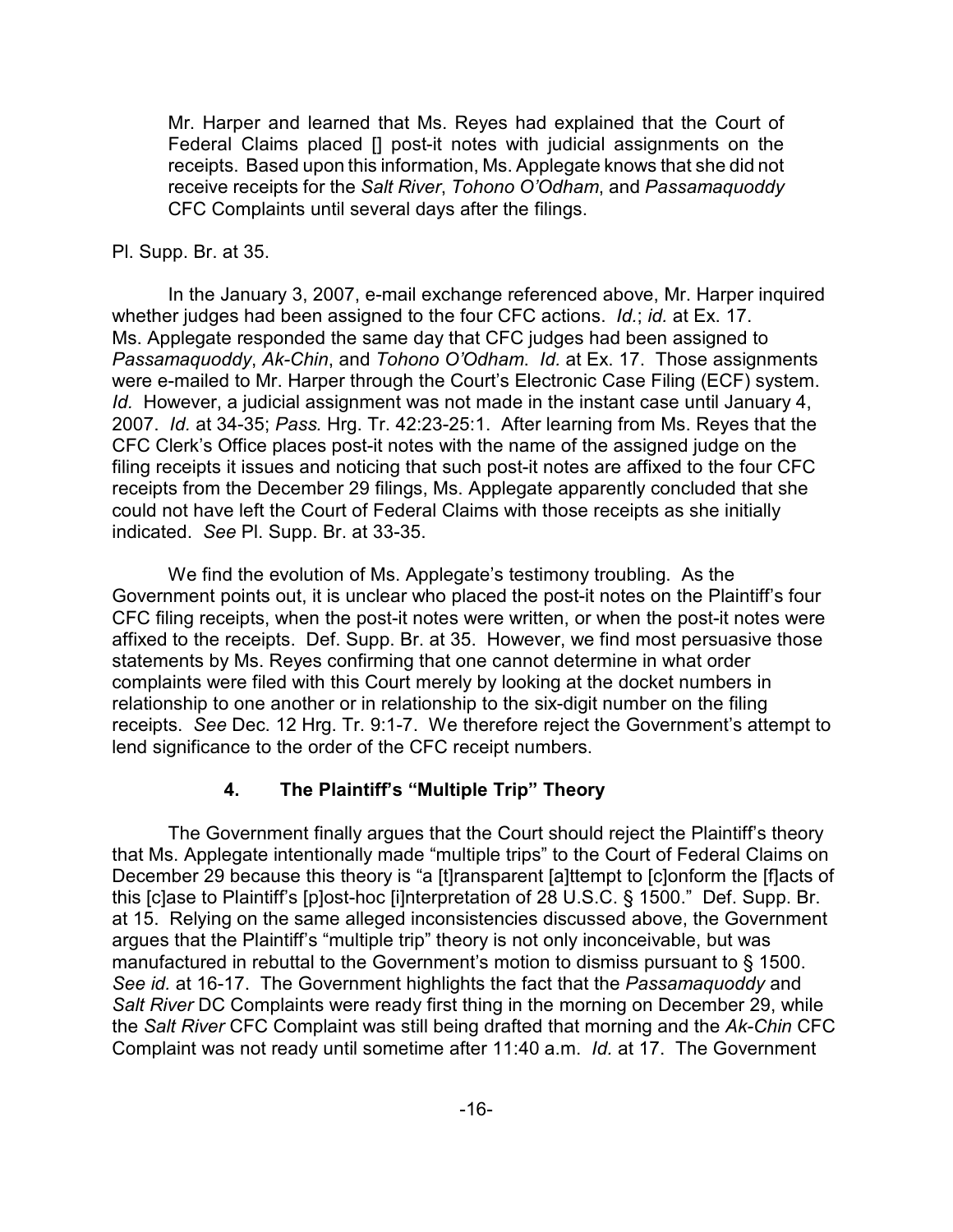contends that the only logical conclusion to be drawn from these facts is that the *Salt River* CFC Complaint could not have been filed until after 11:40 a.m., when all four CFC Complaints were ready for filing. *Id.*

As discussed above, Ms. Applegate testified on three occasions that, as per Mr. Harper's oral instructions, she came to this Court around 9:30 a.m. on December 29 to file the *Passamaquoddy*, *Salt River*, and *Tohono O'odham* CFC Complaints, then took a cab to the DC District Court to file the *Passamaquoddy* and *Salt River* DC Complaints around 10:30 a.m., returned to the CFC to file the *Ak-Chin* CFC Complaint when it was ready sometime after 11:40 a.m., and returned to the DC District Court later that day to file the *Ak-Chin* DC Complaint. *See Ak-Chin* Hrg. Tr. 18:20-19:9; Dec. 10 Hrg. Tr. 20:5-15; *Pass.* Hrg. Tr. 14:9-18. In an attempt to discredit Ms. Applegate's testimony that she intentionally made two trips to the CFC on December 29, the Government sets forth a timeline in its supplemental brief which outlines each of the steps Ms. Applegate claims she took to file all seven complaints. *See* Def. Supp. Br. at 28-30. The timeline assigns a hypothetical start time and duration to each step and assumes that Ms. Applegate completed each step "at 'warp speed.'" *Id.* at 28. The Government concludes based upon this timeline that it is "highly unlikely" that the events of December 29 occurred as Ms. Applegate testifies they did. *See id.* at 30.

The Government has its own theory of how the events of December 29 unfolded. The Government posits that Ms. Applegate went to the DC District Court first to file the *Passamaquoddy* and *Salt River* DC Complaints, then came to this Court to file all four CFC Complaints sometime after 11:40 a.m. when the *Ak-Chin* CFC Complaint was ready. *See id.* at 17, 31. However, for unexplained reasons, Ms. Applegate was able only to file the *Ak-Chin* CFC Complaint. She had to return to her office then come back to this Court to file the *Passamaquoddy*, *Salt River*, and *Tohono O'odham* CFC Complaints. *See id.* at 31. The Government argues that its theory accounts for the disparity in the CFC filing receipt numbers. *See id.*

The Government urges the Court to adopt its theory of the events of December 29 rather than accept Ms. Applegate's testimony, which the Government argues "defies common sense." *Id.* at 16. However, the Court cannot accept the Government's theory over the consistent testimony presented by Ms. Applegate on three different occasions. In addition, the Court notes that taxi cab receipts from December 29 prove that Ms. Applegate took three separate trips to the DC District Court that day. Although there is no evidence documenting the number of trips she made to this Court, it is plausible that Ms. Applegate was required to come here multiple times to accomplish all four filings. We therefore must reject the Government's attempt to discredit the Plaintiff's "multiple trip" theory.